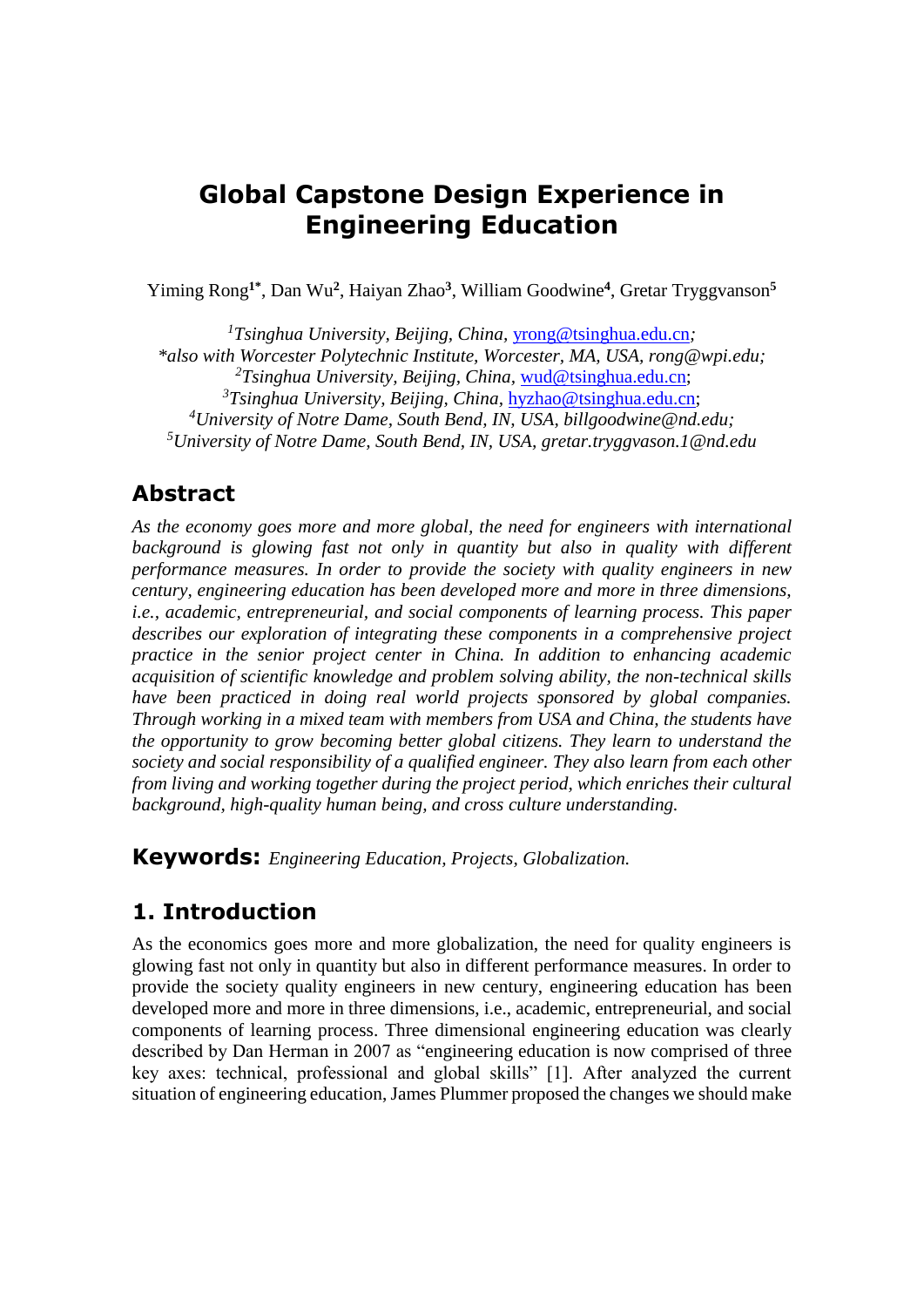in order to have a mixed curriculum with other fields for students to learn many skills not in traditional engineering curriculum but very useful in their professional career [2].

Worcester Polytechnic Institute (WPI) has implemented the project based education for years. Particularly in its global program, junior students go abroad to complete intensive two-month academic projects (so called IQP: Interactive Qualifying Project) at international locations. They work in small, multidisciplinary teams with local agencies and organizations to address open-ended problems that relate technology and science to social issues and human needs [1,3,4,5]. In recent years, it has been extended to senior projects (so called MQP: Major Qualifying Project), becoming a practice on the three dimensional education.

In the China Project Center of WPI, it has been explored to integrate the three dimensional education components into a comprehensive project practice. In addition to enhancing academic acquisition of scientific knowledge and problem solving ability, non-technical skills, such as communication effectively in various contexts, understanding of professional & ethical responsibility, understanding of solution impacts and sustain/exploit benefits, project management, relationship management, quick response to changes, etc. have been practiced during doing real world projects sponsored by global companies. Through the practice of a mixed team with members from USA and China, the students have the opportunity to grow becoming better global citizens. They learn to understand the society and social responsibility of a qualified engineer in new century. They learn from each other from living and working together during the project period, which enriches their cultural background, high-quality human being, and cross culture understanding.

## **2. WPI's China Project Center**

WPI's China Project Center was formally established with Huazhong University of Science and Technology (HUST) in 2006, partially under a grand support from National Science Foundation of USA. In order to educate students with the capability of working well in the global economy condition, we envision the necessity to provide them the an opportunity to experience global economics, engineering, research, education, and different cultures when in college through

- working/living in a multi-cultural environment;
- partnering with multi-national companies;
- identifying projects with a strong technical focus; and
- understanding cultural impacts.

Therefore the mission of establish a premier project center that provides our students with unique opportunities for simultaneously

- practicing their technical skills,
- applying their innovative ideas,
- developing their interpersonal abilities, and
- cultivating their entrepreneurial spirit in a global and innovative world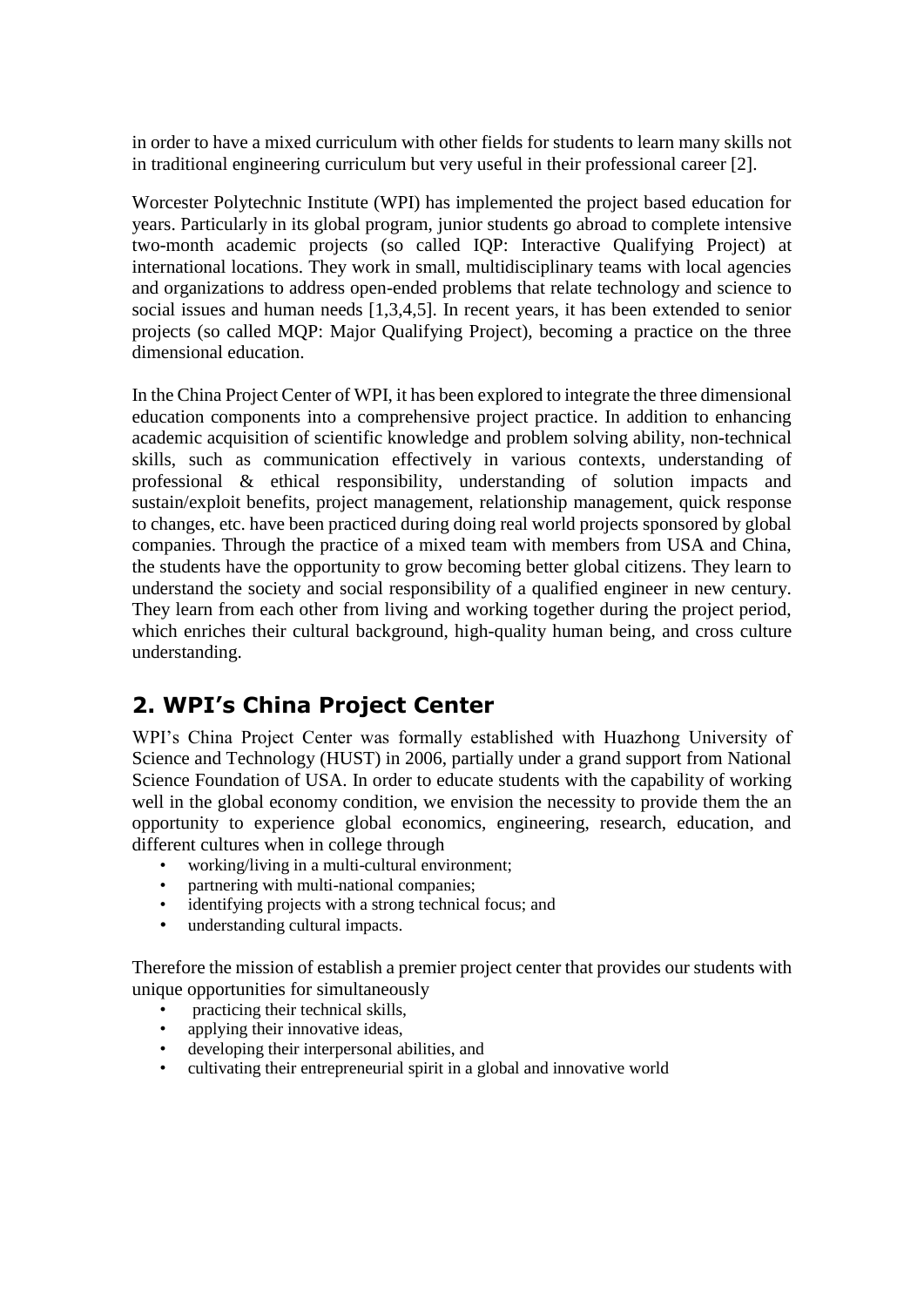so that upon graduation, they will not only adapt to the real world more quickly, but also succeed and lead in the culturally diverse marketplace. The Center is committed to education excellence with projects focusing on:

- applying technical knowledge to solving real-world problems;
- developing capabilities to work effectively in multi-cultural teams; and
- creating new ideas and identifying new alternatives based on technology.

Every year from 2005, a number of WPI students go to China to do their MQPs with top students selected from HUST in mixed teams and work on real world projects sponsored by global companies with China operations. During the project period of time, they travel and live in China for 7 weeks. Similarly a number of exchange students from HUST go to WPI, doing their senior projects in USA for seven week. This program becomes more and more popular at WPI and Chinese universities, and keeps growing, as shown in Figure 1. Now it has been expanded to include Notre Dame University at US and a number of universities in China, such as Tsinghua University, Shanghai Jiaotong University, Beijing Jiaotong University, and Shanghai University.



Figure 1. The numbers of students involved in the China Project Center

In order for the students to work out comprehensive project results with both academic value and application value in the companies sponsoring the projects within seven weeks, the project preparation is very important. During the term (seven weeks in WPI academic calendar) before going to China, the students work on

- communication with project partners, sponsors, and advisors, for team building,
- background study to understand the company and the problem,
- technical literature review to prepare knowledge and tools to be used in projects,
- problem definition and project planning with objectives and tasks laid out, and
- projection of expected outcomes from the projects.

In the preparation stage, the students mainly work through e-mails and with other modern IT technical means to keep as teams. When arriving in China, the WPI students with their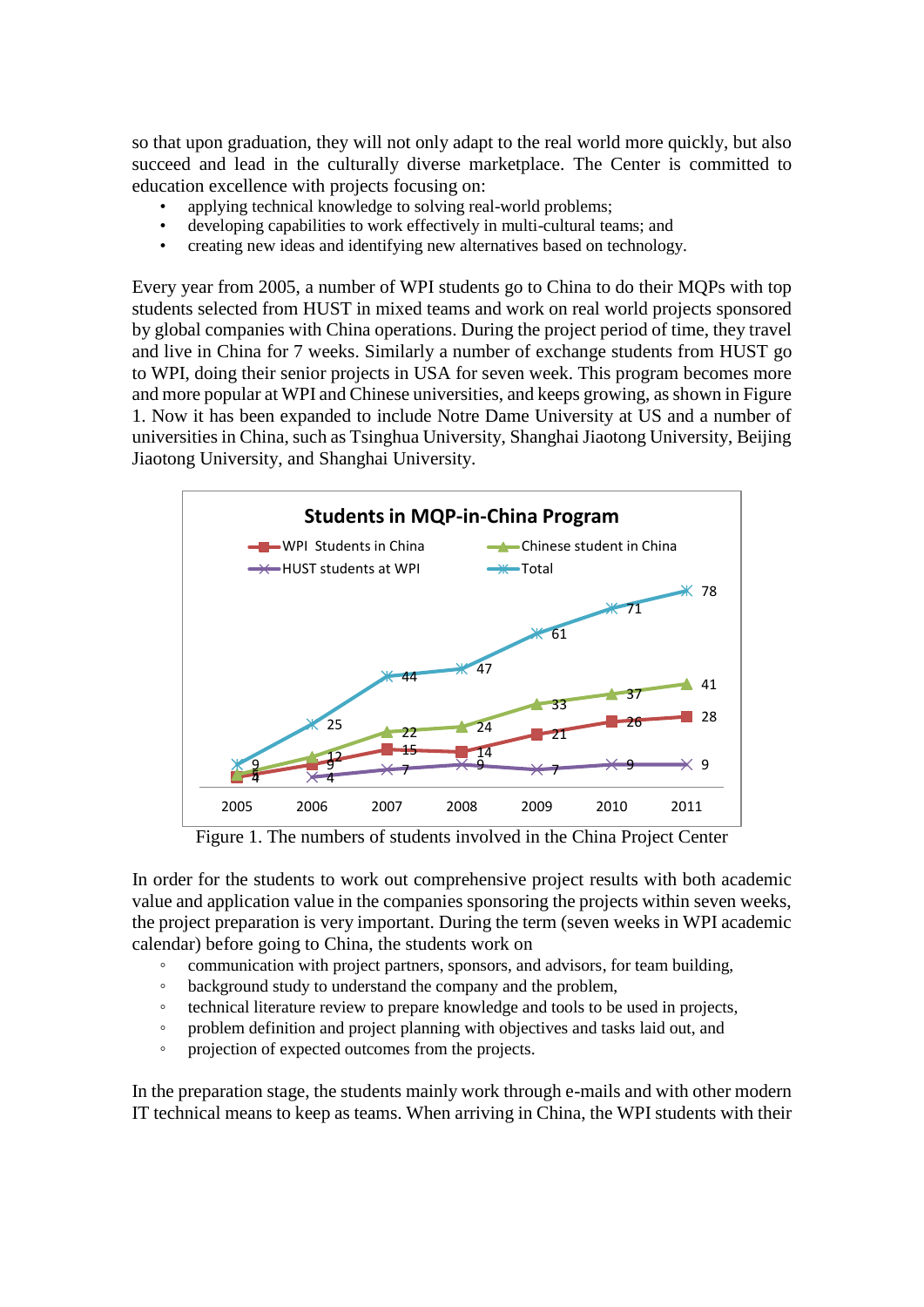partners from HUST visit the companies to gain the first hand understanding of the company operations and the problem to be solved, while confirming and modifying their project plan. Then they come to HUST campus to conduct the project activities, while traveling back to the company sites to collect data, report and test project progress, and for other necessary face-to-face communications, according to the project requirements. The students own the projects and drive the project progress based on the project plan. They are required to have formal weekly meetings to report the project progress, with presentation and discussion minutes distributed to co-advisors and industrial mentors. The students often need to deal with communication obstacles and project scope changes, practicing the real world problems. In the final presentation, all student teams get together to show their project results to the audience invited from companies (sponsoring or not sponsoring projects) and universities (involving or not involving in the projects). Figure 2 shows the project cycle.



Figure 2. Project cycle with preparation and completion of projects in China Center

The projects address the industrial needs with quite broad topics with a variety of company sponsors, such as Caterpillar, Tyco International, Nypro, Saint Gobain, Amphenol TCS, CIS, Timken, Johnson Control, and Bodycote. Here is a list of 2010 projects to show the range of project topics and sponsors,

- Emergency Signal Alarm with Speaker plus Dual Color Strobe, sponsored by Tyco, with SJTU;
- Transport Cart Redesign for Production Lines, sponsored by Caterpillar, with HUST;
- Global Manufacturing Engineering & Collaborative Tools, sponsored by REM/Stanlok, with HUST;
- HexCrawler Robot: Mechanical and Control Systems, sponsored by DEPUSH, with HUST;
- Reuse, Recycle, and Reduce Wastes, sponsored by Nypro-China, with HUST;
- EDC China Implementation and Operations, sponsored by Staples-China, with HUST;
- P/M Sintering and Associated Atmospheres in China, sponsored by Air Products, with SJTU;
- Robots in Engineering Education, Sponsored by BJTU (IQP);
- Fixture System for High Force Grinder, Sponsored by Saint Gobain, with HUST;
- Process Improvement, sponsored by Amphenol TCS, with BJTU;
- Carbon Footprint Evaluation and Improvement in Production, sponsored by CIS, with BJTU; and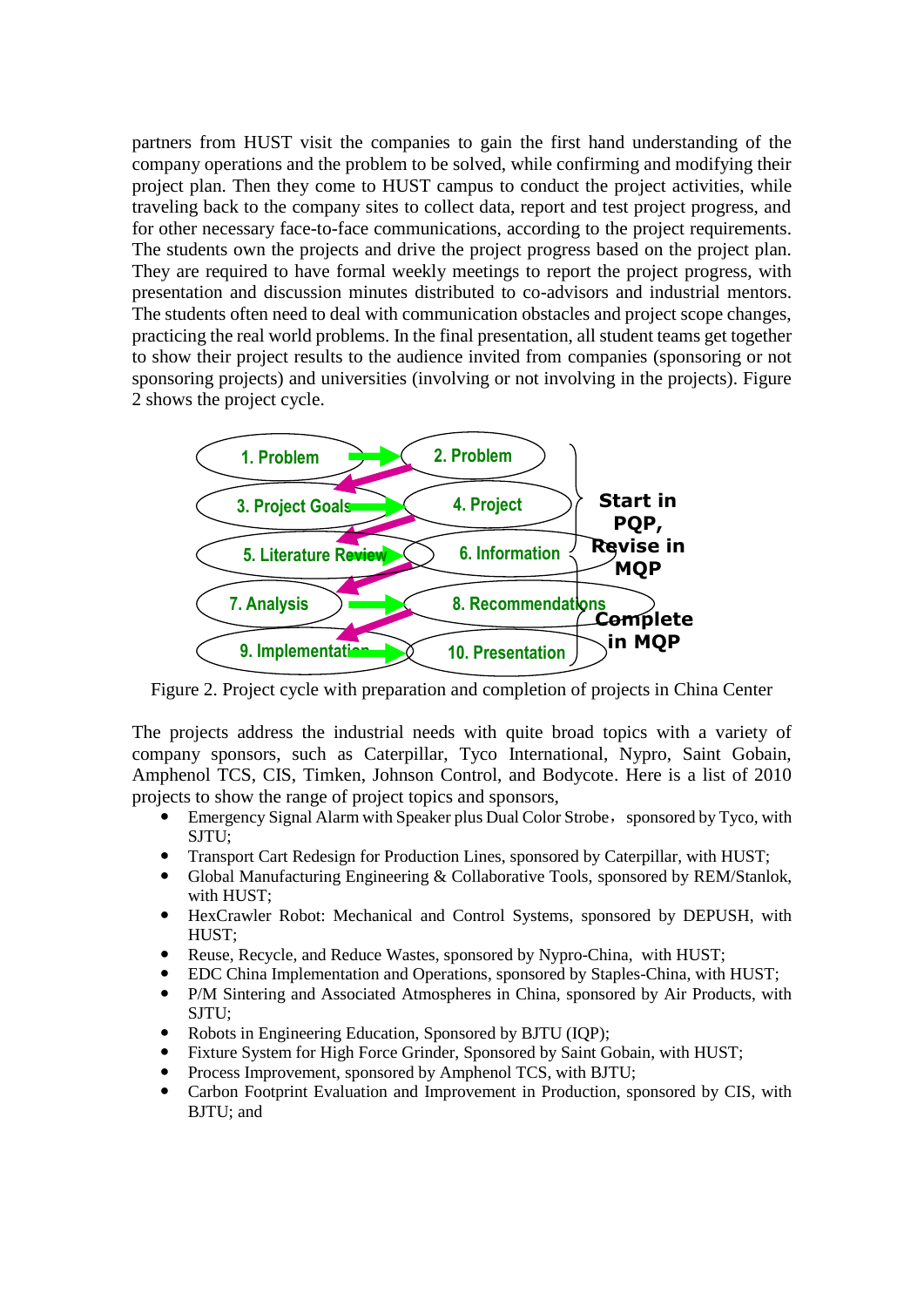Elderly and Disabled Life Assist Robot, Sponsored by SHU

Since the project process is well enforced with collaborations among all parties (students, co-advisers, and company engineers/managers) involved, most of the projects are successful ones.

# **3. Benefit Evaluation of the Project Center**

The project center is self-sustainable with the benefits to the stakeholders. The perceived benefits include the following. First, the students gain ability and skills on

- to communicate effectively in various contexts,
- understanding of professional & ethical responsibility,
- to understand solution impacts and sustain/exploit benefits,
- project management and relationship management, and
- quick response to changes, etc.

The after-project impacts on students include,

- broad vision on global economy and culture,
- better job opportunity, and
- confidence

The opportunities for project sponsoring companies include the values created directly from the project through fresh idea, mixed team, and collaboration, and the market effects on potential employment opportunities and university relationship. Most of the companies are willing to continue sponsorship.

When projects are finished, the students are asked to comment on the most impressive experience in the MQP in China program. The WPI students expressed as follow,

- First-hand knowledge about culture, well beyond projects, including the rapid economic development, working/living environment, Chinese campuses and higher education system, people and communication in China, sight seeing (cities in coast and in land, Great Wall, Three Gorges Dam, etc.), and food/cuisine;
- Teams with HUST students/professors;
- Technical skill/learning style of HUST students; and
- Confidence of working in different cultural environment and with different kinds of people.

There are many individual stories of the impact on WPI students once they finish the senior project in China, such as,

- It is usually a hot topic in job interview;
- Alumni from the program are taking on global duties and responsibilities in companies. Some of them travel back to China with company business;
- They may receive high starting salary (highest is around \$90,000 for ME students) and fast promotion (promoted to manager position in second year);
- They may work for Chinese companies with US operations; and
- They questioned professors in China related discussions with their MQP experience.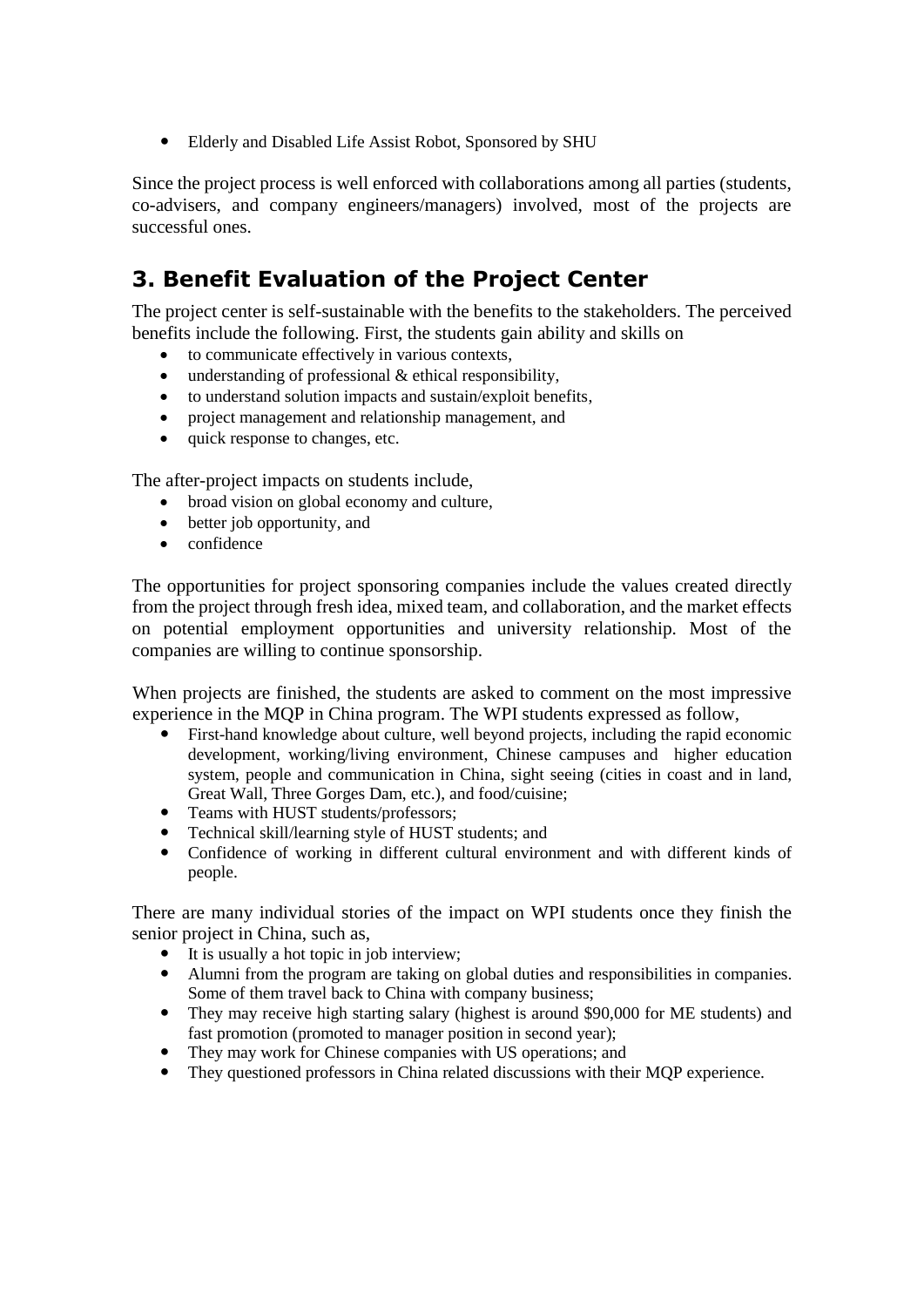The HUST students may experience slightly different since they are in the Chinese higher education system and this is usually their first time to work on the real world problem solving (WPI students may have had experience IQP in junior year). They concluded the most impressive experience as,

- Getting exposed to new ways of thinking:
- Working on real-world problems;
- Teamwork and leadership roles;
- Understanding project cycle/process;
- Understand of the importance of design justification;
- Learning how to work with the US students, particularly the ways of communication, understanding, and coordination; and
- "Feeling" about the life style of the US students.

Using undergraduate students to do projects directly for industrial companies is new in China. Our industrial colleagues have their comments on the successful experience. Here are two quotes.

**"**The two projects sponsored by Nypro China were quite successful and exceeded expectations. The students were courteous, thoughtful and very interested in their project topics and showed mature attitudes. The mixing of local Chinese students with the American students created unique challenges for the students and sponsors. The most noticeable challenges were relating to oral communication, cultural differences in methods used to communicate ideas along with a general lack of knowledge or experience in the fields. The students were able to overcome the challenges because of their relative overall maturity as individuals, support from the WPI professors and extensive guidance from their sponsor. The projects will ultimately add value to Nypro in terms of meeting Nypro's cost savings and environmental goals along with having provided to students an experience that will be everlasting to them professionally and personally"; by Ronald Alciati, Global Supply Chain Manager at Nypro China.

"Coming into this project, I wanted to make sure that we had a win/win situation that would benefit both the engineering students as well as our company. To be honest, I felt that this would end up a training exercise for the students and would just take valuable time from our team as we are dealing with a difficult economic time in our industry. However, I was pleasantly surprised how seemless the student worked with our people as well as the overall results from the project. Creating a database to monitor and track supply chain activity seems fairly straight forward, but the work the student team did to first document our process and then create the database around it was very not trivial. It required interviewing and discussing the roles and responsibilities of numerous functional departments and then combining that information into a process flow that all involved parties agreed on. I also thought initially that I would have to "hold their hands" and help gather this information, but they jumped right in, contacted the necessary people and got the information on their own. They also did a great job coming up to speed with MS Access. Neither had experience with access before this project, but they were able to learn the software, do the modeling and mapping and create the database quite effectively. I think the only downside of the project was that there was not enough time to load data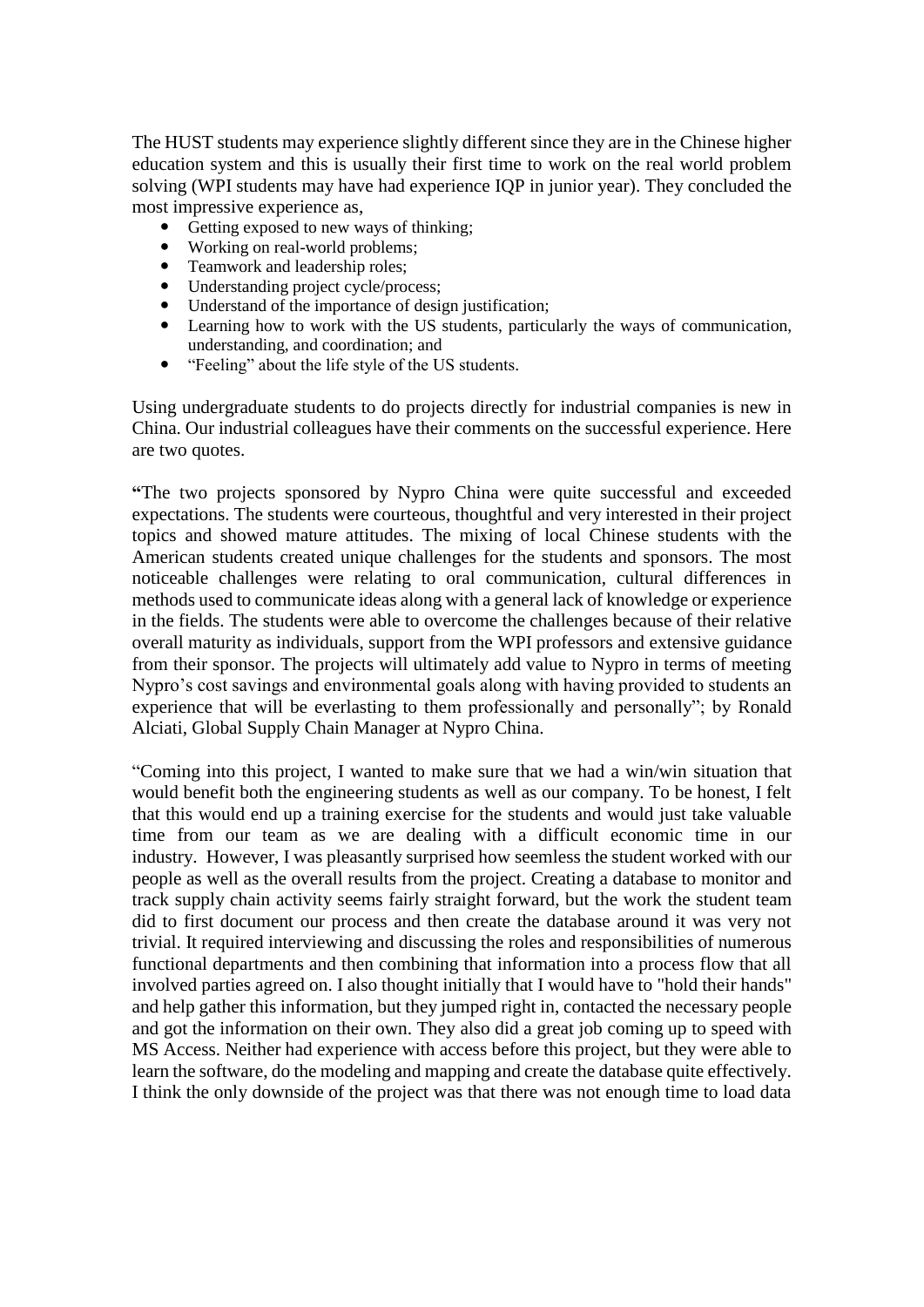and really test the database. We will need to do that internally and make applicable bug fixes and database upgrades"; by Eric Juntwait, Amphenol TCS .

To repeat and summarize, the success of student projects may provide the following impacts,

- technical achievement
	- o valuable results from the projects, as shown in Figure 3 as examples,
	- o papers presented in conference (e.g., [3])
	- o patents resulted from the projects, and
	- o the company satisfaction
- professional working ability and skills
	- o presentation skill, as shown in Figure 4,
	- o effective communication, team work, leadership, etc.
- cultural understanding and friendship
	- o respect on cultural difference
	- o enriched understanding of cross cultural variety
	- o personal relationship management



Figure 3. LED lighting system designed and prototyped by the students in 2009



Figure 4. Student final presentation



Figure 5. WPI students touring China with their project partners